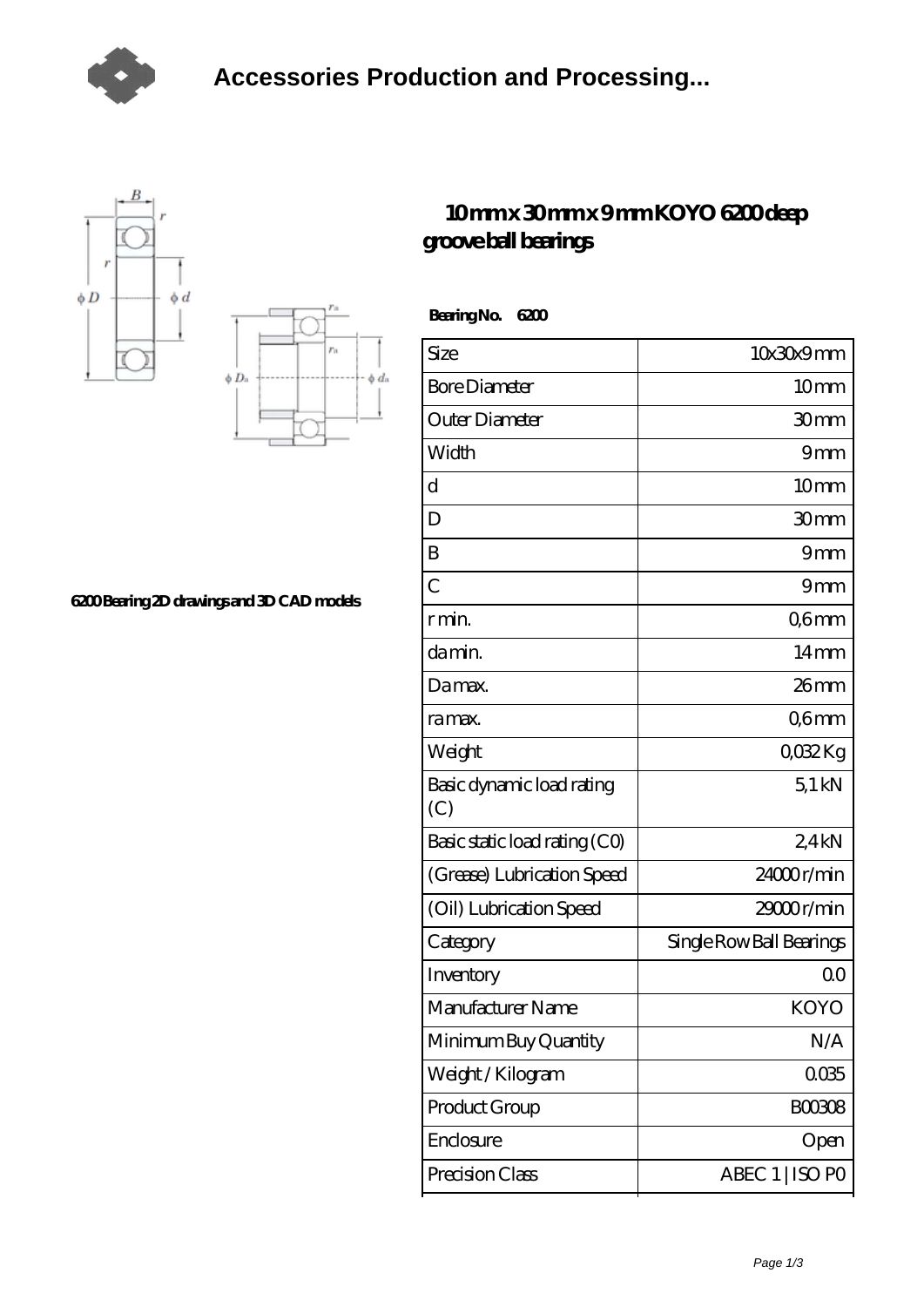

**[Accessories Production and Processing...](https://m.tvqso.com)**

| Maximum Capacity / Filling<br>Slot | No                                                                                                                                                                          |
|------------------------------------|-----------------------------------------------------------------------------------------------------------------------------------------------------------------------------|
| Rolling Element                    | <b>Ball Bearing</b>                                                                                                                                                         |
| Snap Ring                          | No                                                                                                                                                                          |
| <b>Internal Special Features</b>   | No                                                                                                                                                                          |
| Cage Material                      | Steel                                                                                                                                                                       |
| <b>Internal Clearance</b>          | CO-Medium                                                                                                                                                                   |
| Inch - Metric                      | Metric                                                                                                                                                                      |
| Long Description                   | 10MM Bore; 30MM<br>Outside Diameter; 9MM<br>Outer Race Diameter;<br>Open; Ball Bearing; ABEC 1<br>ISO PO, No Filling Slot; No<br>Snap Ring, No Internal<br>Special Features |
| Category                           | Single Row Ball Bearing                                                                                                                                                     |
| <b>UNSPSC</b>                      | 31171504                                                                                                                                                                    |
| Harmonized Tariff Code             | 8482105068                                                                                                                                                                  |
| Noun                               | Bearing                                                                                                                                                                     |
| Keyword String                     | Ball                                                                                                                                                                        |
| Manufacturer URL                   | http://www.koyousa.com                                                                                                                                                      |
| Manufacturer Item Number           | 6200                                                                                                                                                                        |
| Weight/LBS                         | 0076                                                                                                                                                                        |
| Outer Race Width                   | 0.354 Inch   9 Millimeter                                                                                                                                                   |
| <b>Bore</b>                        | 0.394 Inch   10 Millimeter                                                                                                                                                  |
| Outside Diameter                   | 1.181 Inch   30 Millimeter                                                                                                                                                  |
| Bearing No.                        | 6200                                                                                                                                                                        |
| r(min)                             | 06                                                                                                                                                                          |
| Cr                                 | 640                                                                                                                                                                         |
| CQr                                | 240                                                                                                                                                                         |
| Cu                                 | 0120                                                                                                                                                                        |
| fO                                 | 132                                                                                                                                                                         |
| Grease lub.                        | 24000                                                                                                                                                                       |
| Oil lub.                           | 29000                                                                                                                                                                       |
|                                    |                                                                                                                                                                             |